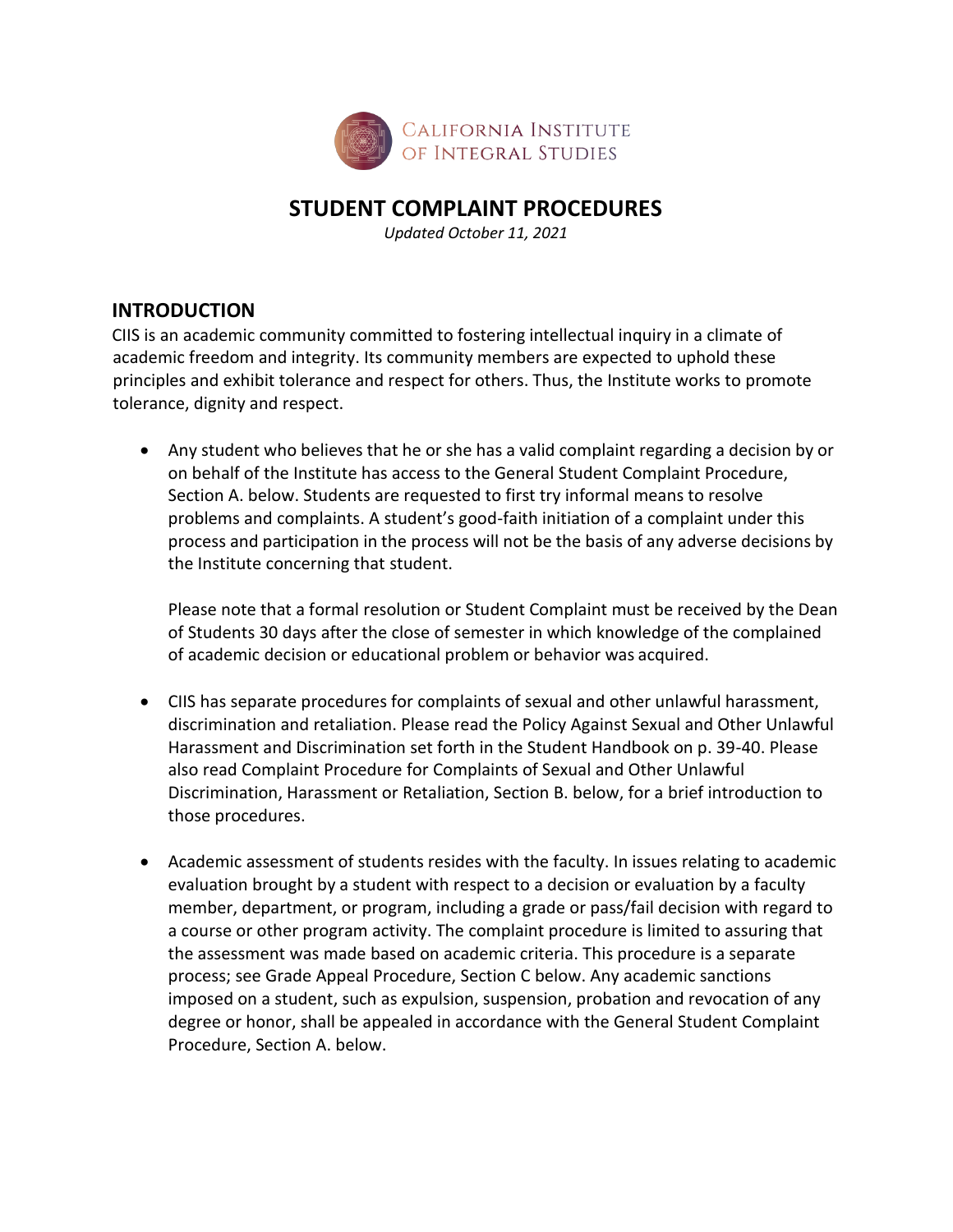# **A. GENERAL STUDENT COMPLAINT PROCEDURE**

It is the policy of the Institute to resolve student complaints through the General Student Complaint Procedure. This process resolves in a final and exclusive manner any complaint of violations of Institute policies and procedures contained in this Handbook and any and all other unresolved student complaints based on the Institute's policy against discrimination, harassment and complaints challenging a final grade. Any other complaint or controversy which relates to the interpretation or the application of the Handbook or of other publications of the Institute related to students shall be finally exclusively resolved by the General Student Complaint Procedure. This procedure is not for complaints against other students.

# **Step 1: Informal Resolution**

- a. The student should discuss the matter with the individual responsible for the decision or action complained of. If no resolution results, the student should consult with the appropriate unit head, department chair or program director. If the matter remains unsettled, the student must notify and consult with the Dean of Students who may involve other administrators. Every effort should be made to resolve the matter at this informal resolution level before initiating further action. Discussion aimed at informal resolution generally lasts for no more than thirty (30) days following the end of the semester when the incident occurred.
- b. In cases that are deemed by the Dean of Students to warrant assistance by an ombudsperson selected by the Institute, the matter can be referred to an ombudsperson upon agreement of the student and the Dean of Students. This referral shall occur no sooner than thirty (30) days following notice to and consultation with the Dean of Students as set forth in paragraph (a) above and before sixty (60) days have elapsed.

The ombuds process is an informal process designed to make appropriate inquiries into the facts, to provide options for resolution and is conducted in accordance with the Code of Ethics adopted by the International Ombudsman Association which requires independence, impartiality, and confidentiality. The ombudsperson shall be appointed by the President but shall not reveal information considered by the Ombuds to be confidential unless the party providing the information consents or unless such information suggests imminent risk of serious physical harm. The ombudsperson shall make recommendations where appropriate, but all decisions by the Institute concerning the matter shall be made by the President with the assistance of the Dean of Students and/or other administrators as deemed appropriate.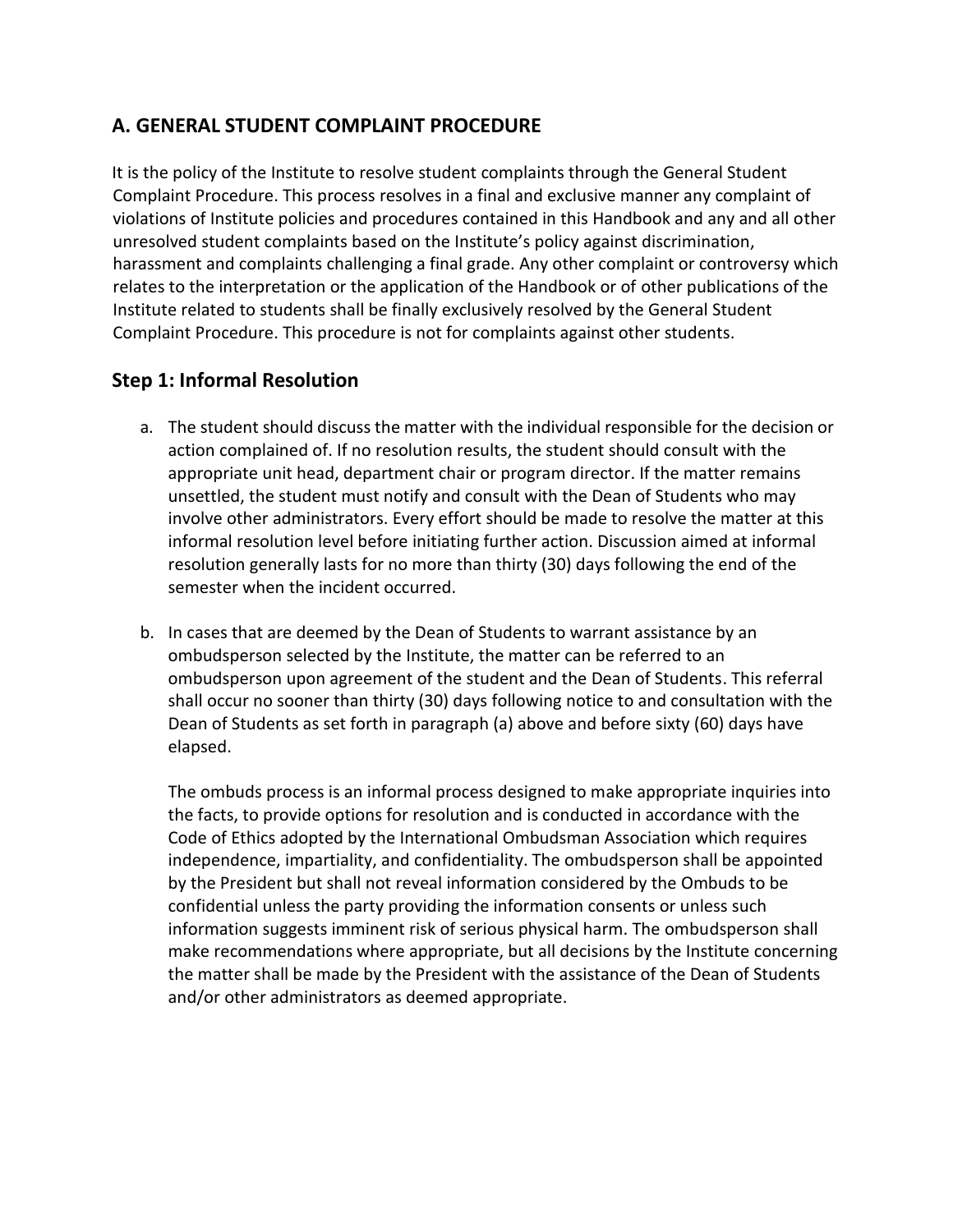# **Step 2: Formal Resolution**

Within fifteen (15) calendar days of the conclusion of the Informal Resolution stage, a student dissatisfied with the informal resolution may seek formal resolution by transmitting to the Dean of Students / Student Affairs Office a written statement documenting the basis of the complaint, all persons involved, adverse consequences, informal efforts at resolution made to date and corrective action sought. In addition, in cases that are deemed by the Dean of Students to warrant formal review, the Dean may refer the matter to the Formal Resolution stage within thirty (30) days following the notice to the Dean of Students that Informal Resolution efforts have failed. The Dean of Students shall notify all concerned that the Formal Resolution process has begun.

The Dean of Students will transmit the written complaint to the Provost or senior Institute person designated by or on behalf of the Provost, who shall appoint a Reviewing Officer. This Reviewing Officer shall be chosen among faculty or staff and shall be a person with relevant knowledge and capable of making a thorough and unbiased inquiry into the matter. The Reviewing Officer will afford the Complainant and the administration a reasonable opportunity to present their respective views, relevant facts and information and to identify persons having pertinent information. The Reviewing Officer or other senior Institute administrator may utilize the assistance of an independent fact finder in conducting an investigation.

The Reviewing Officer shall, within twenty (20) days after all information is obtained, issue a summary written report and recommendations, a copy of which shall be sent to the Complainant and the original to the Dean of Students or Provost of the Institute. The Provost or Dean of Students will review the report and accompanying recommendations and will submit a proposed final decision to the President with a copy to the Complainant. The President will issue the final and binding decision.

# **Step 3: Arbitration**

The formal resolution at Step 2 is final, except in cases of dismissal of the student and such other matters as determined by the Institute on a case‐by‐case basis. If the student does not accept the formal resolution in such situations, s/he may request neutral arbitration by submitting a letter to the Provost within thirty (30) calendar days of receipt of the formal resolution.

The neutral arbitrator shall be selected by mutual agreement of the student and the Academic Vice President. If they cannot agree on an arbitrator, they will submit the matter to the American Arbitration Association (AAA), San Francisco, for selection of an arbitrator qualified and experienced in higher education institution academic matters. The matter shall proceed to arbitration if the student and the Institute shall execute a written agreement providing for final and binding arbitration, a decision within thirty (30) days of completion of hearing, and that any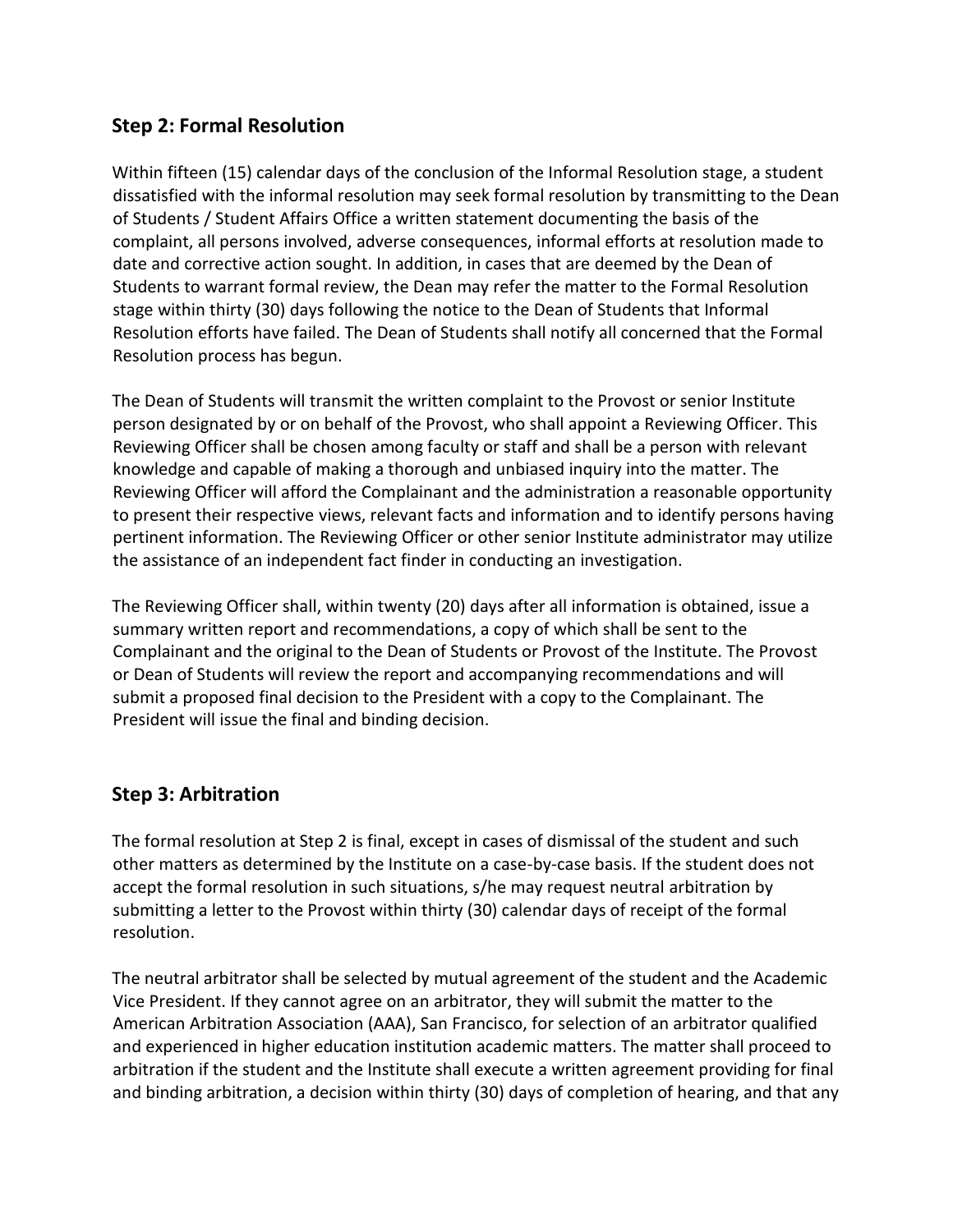award rendered shall be conclusive and judgment thereon entered in any state or federal court having jurisdiction.

The arbitrator shall have no power to add to, subtract from, alter or ignore the provisions of any Institute policy. The Arbitrator shall not be authorized to determine damages beyond those necessary to compensate for actual losses.

The cost of the administrative fee and professional fees of the arbitrator shall be borne equally by CIIS and the student, unless the student substantially prevails on the merits, in which case CIIS shall pay all such fees of the arbitrator.

# **B. COMPLAINT PROCEDURE FOR COMPLAINTS OF SEXUAL AND OTHER UNLAWFUL DISCRIMINATION, HARASSMENT OR RETALIATION**

Any students or other person who believe they have been subjected to sexual or other unlawful harassment, discrimination, or retaliation in the course of an Institute-administered program, job, or activity, or wishes to report awareness of such conduct, should provide as soon as possible a written or oral complaint to any Institute officer and/or the Chief Diversity Officer and Human Resources. Please read the Policy Against Sexual and Other Unlawful Harassment and Discrimination set forth in the Student Handbook.

The person making the complaint (the Complainant) should include details of the incident(s), name of the person alleged to have engaged in the conduct (the Respondent), and the names of any witnesses.

Institute core faculty, officers, supervisors and managers have a duty to report any conduct they believe may constitute unlawful harassment or discrimination to the Chief Diversity Officer and Human Resources and, at their option, to their supervisor.

The Institute's inquiry into the complaint will be timely and thorough. The Institute will take prompt and effective corrective action for any unlawful conduct.

# **C. GRADE APPEAL PROCEDURE**

Appeal of a course grade must be based only on evidence of instructor bias or factual error in compilation of a grade. Course grades involve the objective and subjective evaluation of a student's academic performance by the instructor. It shall be assumed that the grade assigned is correct and thus the student appealing the grade must justify the need for a change of the grade assigned. The student must make his/her request for a grade appeal no later than the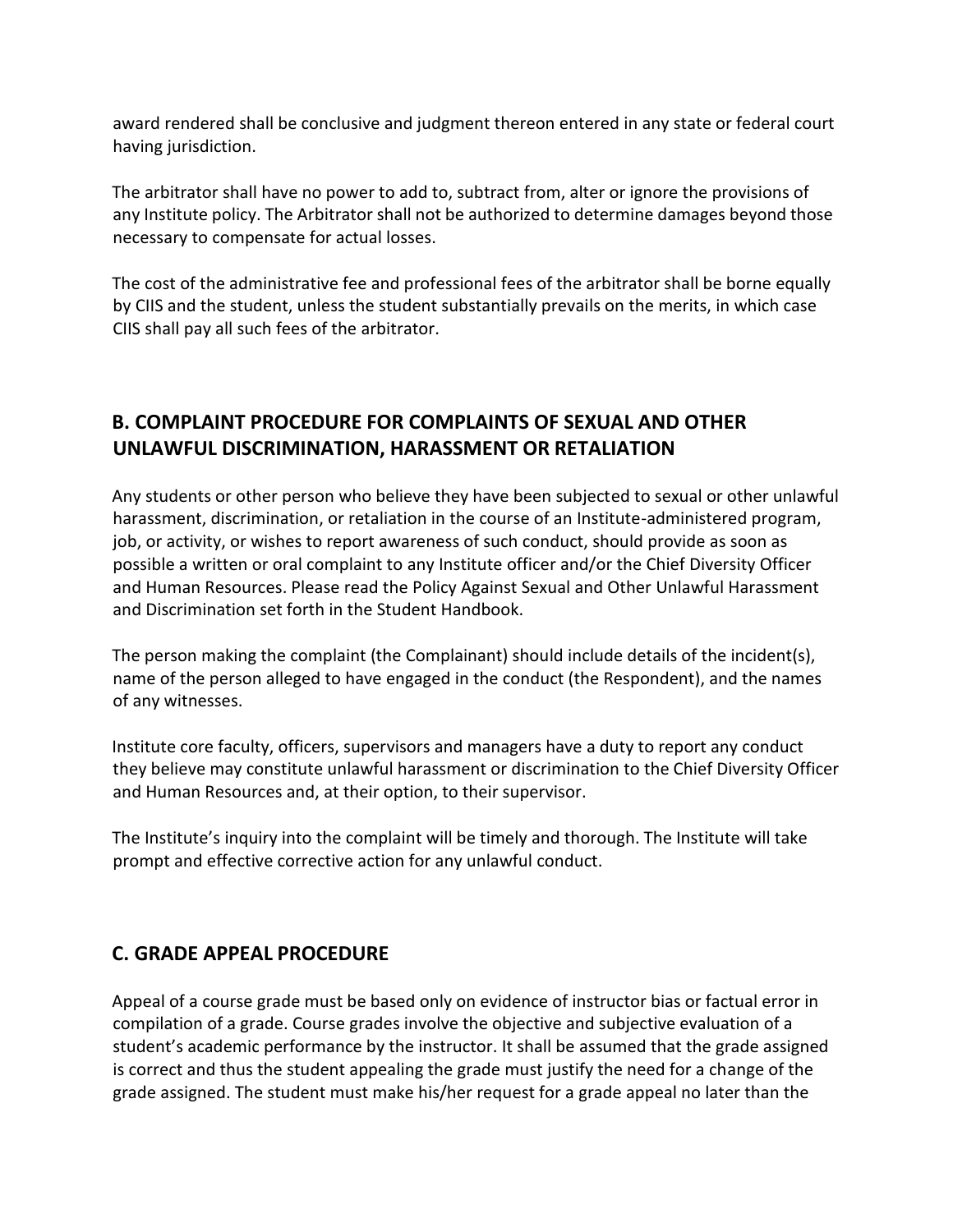last day of the semester following the one in which the course was completed (excluding summer). The process must be completed by the end of the semester following the initial filing (excluding summer).

- a. Questions and concerns about course grades should always first be discussed with the faculty member who taught the course. Normally, grade appeals are resolved informally between the student and the faculty member involved.
- b. If successful resolution with the instructor is not accomplished, a formal appeal may be filed with the Program Director provided that the basis for the appeal is perceived bias or error by the instructor. The Program Director may contact both parties to determine whether informal resolution is possible. If the appeal concerns a grade given by the Program Director, the student files the formal appeal with the Academic Vice President who brings it to the Program Directors in the appropriate school. The School Program Directors designate one of their group to respond.
- c. An appeal about a course grade may go forward to the Program Committee (or to an ad hoc Appeal Committee) for review only if the appeal includes factual evidence and a clear position statement to support the student's belief that error or bias has occurred. The student should take care to state why s/he believes the grade reflects bias or error. Supporting documentation must be attached.
- d. The Program Committee may review the appeal or refer it to an ad hoc Appeal Committee. The faculty member whose grade is under dispute will not participate inthe appeal deliberations. The committee considering the appeal will talk with both the student and the faculty member.
- e. The committee makes its recommendation to either keep or change the desired grade and so notifies the student and the faculty member. If the grade is to be changed, the committee forwards the grade change to the Registrar with a copy of the grade change sent to the student. The decision of the committee is final.

# **D. OUTSIDE AGENCIES**

- a. All U.S. students including those residing in states outside California, are welcome to contact their local state agency regarding complaints. For complete contact details, click [here.](https://www.ciis.edu/Student%20Affairs/Student%20Affairs%20Documents/Student%20Affairs%20PDFs/2020%20October%20Student%20Complaint%20Info%20State%20and%20Agency.pdf)
- b. CIIS is accredited by the Western Association of Schools and Colleges (WASC) Senior College and University Commission (WSCUC). WSCUC values information provided by students, employees, and others in determining whether an institution's performance is consistent with the Standards of Accreditation and Commission policies and procedures. Instructions for filing a complaint can be found on the WSCUC website, [here.](https://wascsenior.app.box.com/s/qlfs91c4lujckblp2puy) The address of WSCUC is 985 Atlantic Avenue, suite 100, Alameda CA 94501. Ph: 510.758.9001 x 300. Web: [www.wscuc.org.](http://www.wscuc.org/) Email: [wscuc@wscuc.org](mailto:wscuc@wscuc.org)
- c. The American College of Traditional Chinese Medicine (ACTCM) is accredited by the Accreditation Commission for Acupuncture and Oriental Medicine (ACAOM). If you